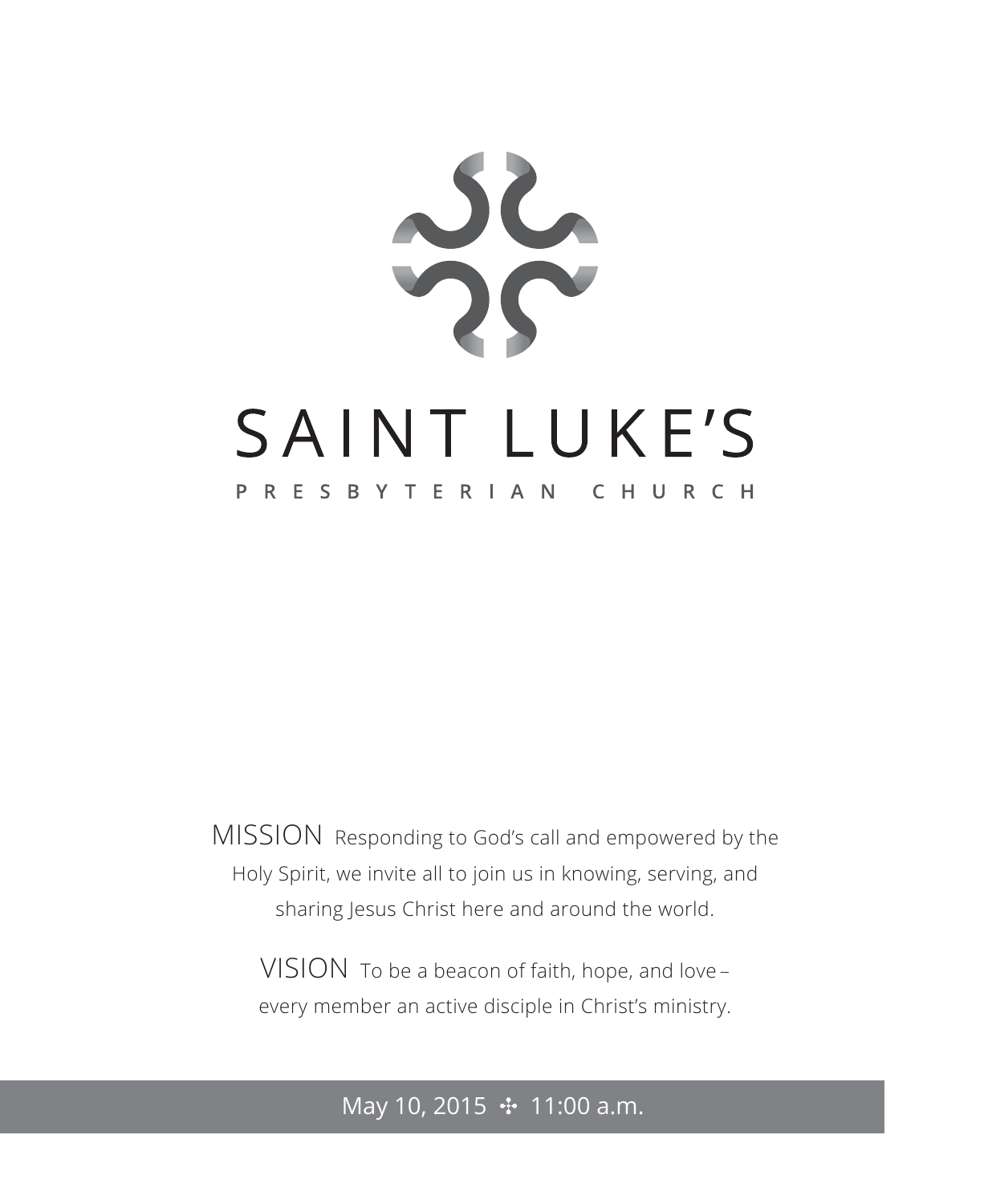

1978 Mount Vernon Road • Dunwoody, Georgia 30338 770.393.1424 • www.slpres.org

## **May 10, 2015**

6th Sunday of Easter

#### **Liturgical Color:** *White*

*White is used on days we celebrate the redemptive work of Jesus Christ, such as Christmas, Easter and Communion Sundays.*

*The flowers are given in loving memory of Donald Hutchison.*

## **SUNDAY SCHEDULE**

**8:30 a.m.** Chapel Communion Service **9:30 a.m.** Sunday School **11:00 a.m.** Sanctuary Worship Service *Nursery available at all services & Sunday School*

### **SERVING TODAY**

| Acolytes Supervisor, Cailin Thelen              |                             |
|-------------------------------------------------|-----------------------------|
|                                                 |                             |
|                                                 |                             |
|                                                 | Candle Lighter Jacob Moebes |
|                                                 |                             |
|                                                 |                             |
| <b>Chancel Guild</b> Art & Vicky Simon          |                             |
| <b>Continental Breakfast </b> Charlotte Wiseman |                             |
| Greeters The Troha Family                       |                             |
|                                                 |                             |
| <b>Sound CrewBob Burroughs</b>                  |                             |
|                                                 |                             |

*Special thanks to Rebecca Strickland for serving as acolyte supervisor last Sunday.*

#### **WELCOME, GUESTS!**

We are delighted you are worshiping with us!

**DURING** the Welcome, please print the requested information on the Friendship Pad and pass the Friendship Pad down the pew.

**AFTER** the worship service, please join Deacon Sandra Clay, Elder Gary Phipps, and our Pastors in the Narthex (Sanctuary lobby). They will answer questions and provide you with a Guest Packet and a loaf of freshly-baked bread.

**FOR MORE** information about our programs, ministries or membership, please contact one of our Pastors at 770.393.1424.

## **THAT ALL MAY WORSHIP**

**ASSISTIVE** hearing devices, large print hymnals and large print bulletins are available. Please contact an usher for further assistance.



**CHILDREN** are a precious part of our church family, and we encourage all families to include them in worship. Worship notebooks are available on the back ledges of the sanctuary for preschool and elementary ages, and we invite all children to walk up for an age-appropriate message during "Tell Us Our Story" each week. After that time children are welcome to remain in worship, to play and hear a Bible story in child care (PreK and younger), or to learn more about our worship traditions in Faithful Friends (for K, 1st and 2nd grades).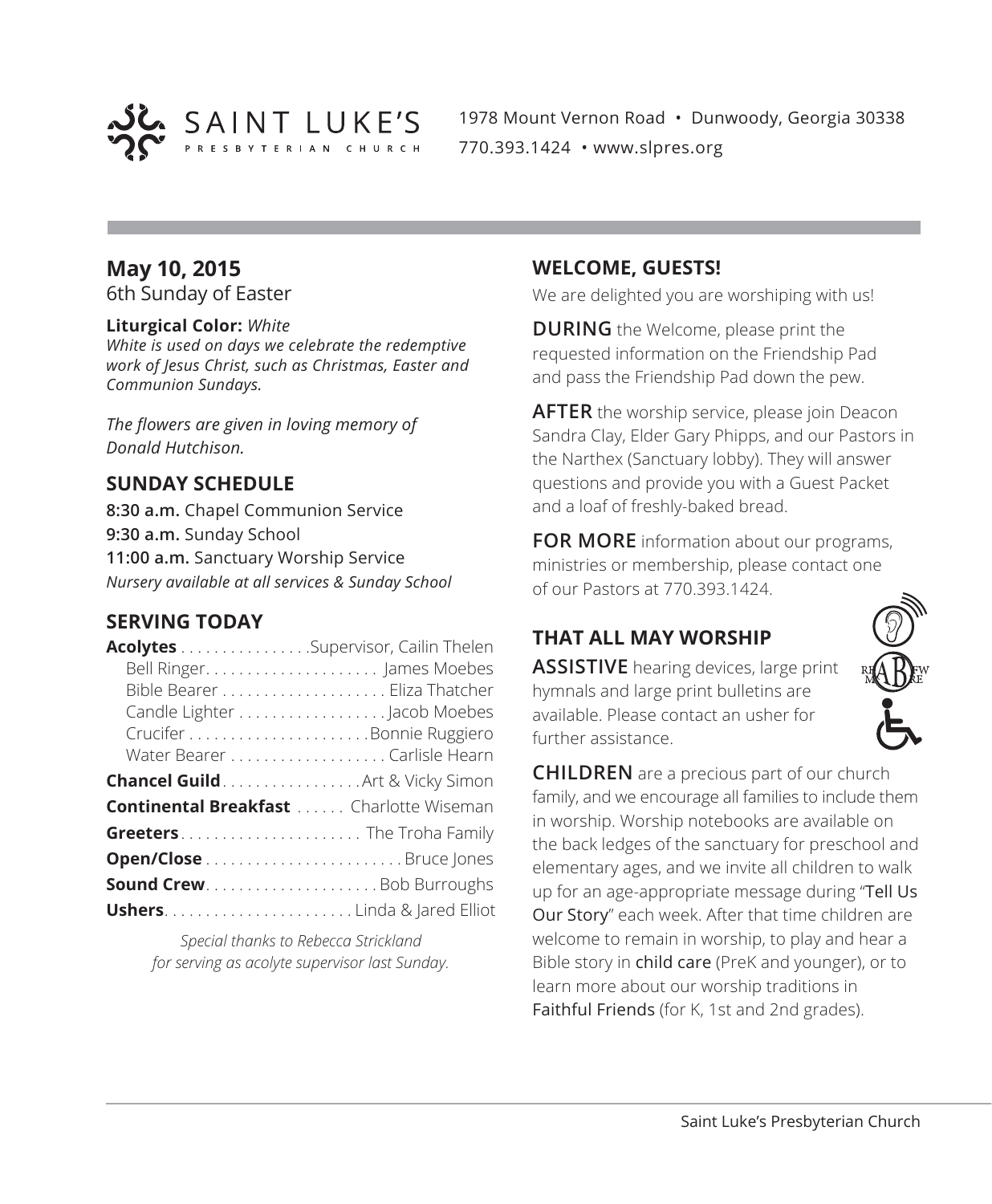## **In Preparation for Worship**

 "Even in Charismatic churches, statements like 'You won't believe what happened in worship this morning!' are not common. Most Sundays we do know what happened because it is only what we expected. We planned it that way. We participated in it, knowing how it would all turn out. And it did." Mark Labberton, *The Dangerous Act of Worship,* p. 46.

## **Gathering Prayer**

## **Chiming of the Hour**

### **Prelude**

## **Welcome & Passing of the Peace**

Leader: May the peace of Christ be with you. **People: And also with you.**

## **Call to Worship** \*

Leader: This is Christ's new commandment:

**People: to love one another as He loves us.**

Leader: And there is no greater love than this:

**People: to lay down one's life for others.**

**All: Let us worship God!**

## \* Hymn #318

**Hymn #318** In Christ There Is No East or West *ST. PETER*

## **Call to Confession**  \*

Leader: The Lord be with you. **People: And also with you.** Leader: Let us pray.

## **Prayer of Confession**  \*

 **God of all hope and joy, we confess that we continue to live in fear. In Christ, You claim us as children, but we disobey Your commands. In Christ, You even call us friends, but we have not been faithful to You. Forgive us, God of grace. By the power of Your Spirit, help us to abide in Your love and share that love with others; hear our silent prayers of brokenness…** *(time of silent confession)*

Leader: Lord, in Your mercy,

**All: Hear our prayer, Amen.**

သိုင်္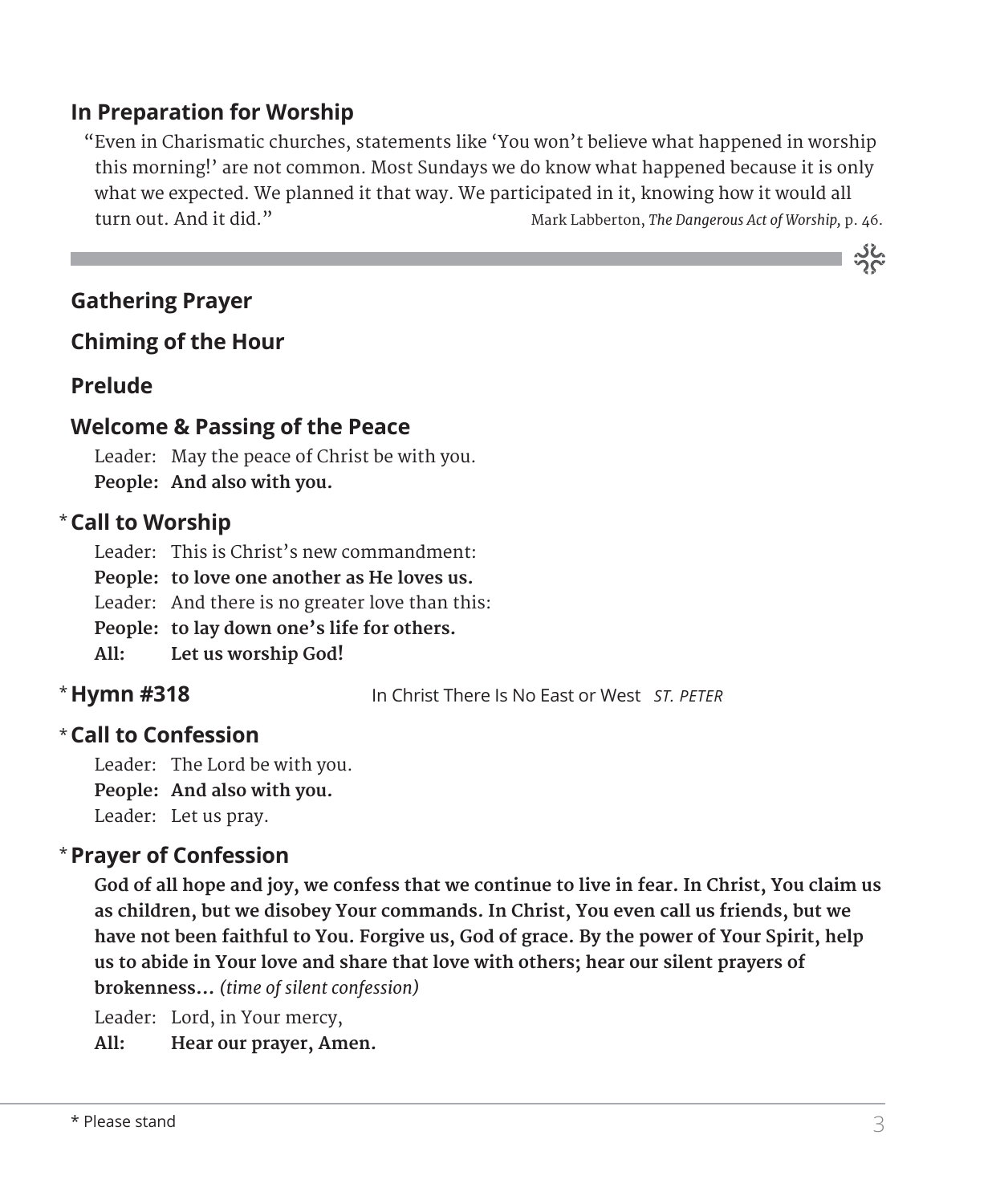## **Assurance of Forgiveness** \*

#### \* Song of Praise

**Song of Praise** Thine Is the Glory *JUDAS MACCABEUS*

 **Thine is the glory, risen, conquering Son; endless is the victory thou o'er death hast won!**

## **Sacrament of Baptism** Jay Michael Favero **Shannon Dill** Shannon Dill

*Parents: AJ & Amanda Favero*

As we welcome Jay into our church family, these family members are also here to help celebrate this special occasion: *Grandparents: John & Monica Smith and Jim & Toni Favero; Aunt: Sarah Smith.*

## **\* Affirmation of Faith** Apostles' Creed

 **I believe in God, the Father Almighty, Maker of heaven and earth, and in Jesus Christ, His only Son our Lord; Who was conceived by the Holy Ghost, born of the Virgin Mary, suffered under Pontius Pilate; was crucified, dead, and buried; He descended into hell; the third day He rose again from the dead; He ascended into heaven, and sitteth on the right hand of God the Father Almighty; from thence He shall come to judge the quick and the dead. I believe in the Holy Ghost; the holy catholic church; the communion of saints; the forgiveness of sins; the resurrection of the body; and the life everlasting. Amen.**

**Response Hymn #488** I Was There to Hear Your Borning Cry *WATERLIFE* 

*Following the elder's statement, the congregation shall respond:*

 **With joy and thanksgiving, we welcome Jay into Christ's church, for we are all one in Christ. We promise to love, encourage, and support him, to share the good news of the gospel with him, and to help him know and follow Christ.**

## **Tell Us Our Story** Shannon Dill

*Parents may take their young children (through PreK) to our nursery, Rm. 121 in Sheppard Hall. Parents of children in K, 1st or 2nd grade may take them to Faithful Friends in The Harbor, Rm. 213.*

## **Morning Prayer & The Lord's Prayer**

 **Our Father Who art in heaven, hallowed be Thy name. Thy kingdom come, Thy will be done, on earth as it is in heaven. Give us this day our daily bread; and forgive us our debts, as we forgive our debtors; and lead us not into temptation, but deliver us from evil. For Thine is the kingdom and the power and the glory, forever. Amen.**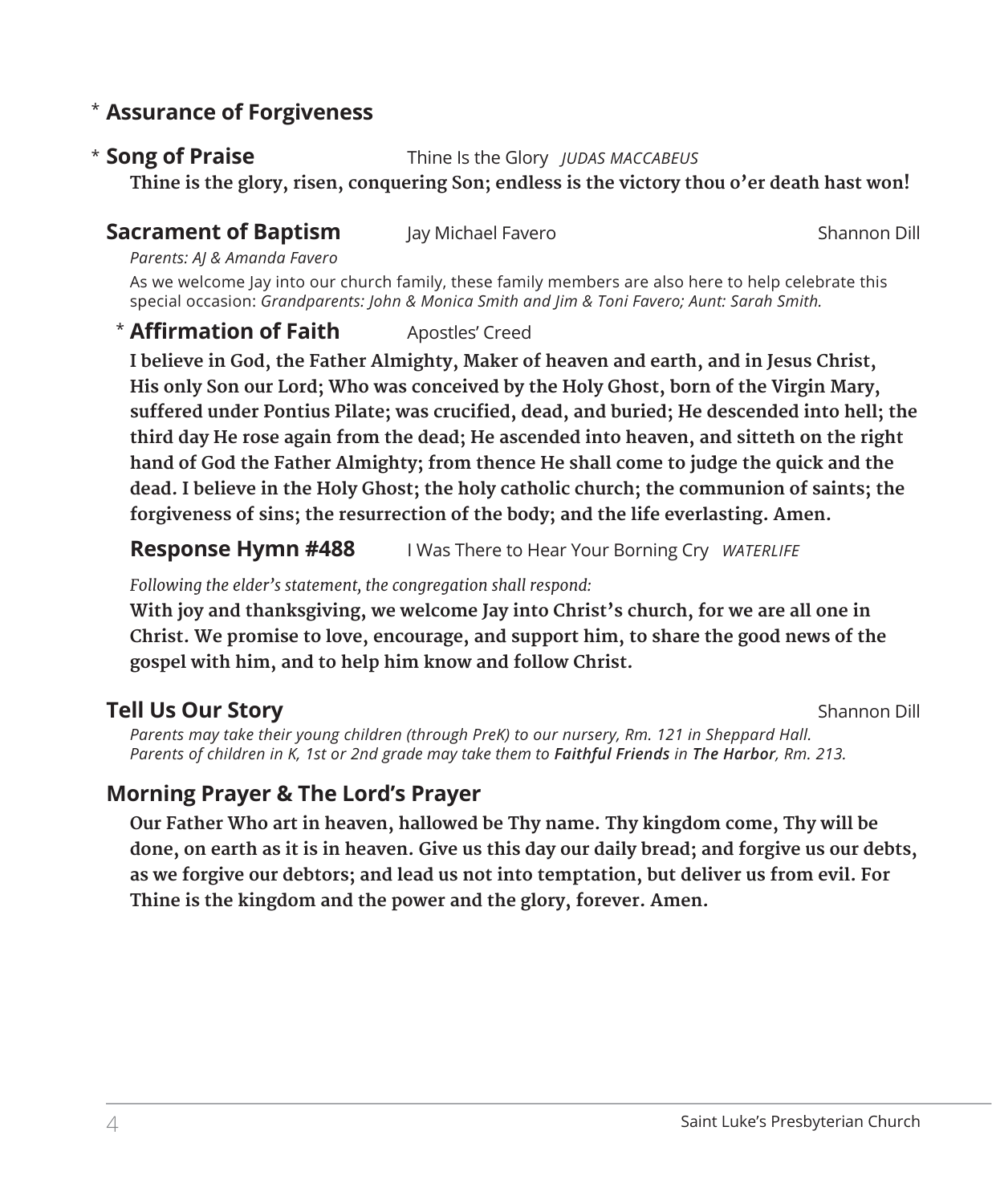#### **Anthem** Mothering God, You Gave Me Birth Chancel Choir *arr. Tom Trenney*

 Mothering God, you gave me birth in the bright morning of this world. Creator, source of every breath, you are my rain, my wind, my sun. Mothering Christ, you took my form, offering me your food of light, grain of life, and grape of love, your very body for my peace. Mothering Spirit, nurturing one, in arms of patience hold me close, so that in faith I root and grow until I flower, until I know. *Jean Janzen*

**First Reading** The Acts 10:44–48; page 122 The age of the Shelton

Leader: The Word of the Lord. **People: Thanks be to God.** 

**Second Reading** John 15:9-17; page 103

Leader: The Word of the Lord. **People: Thanks be to God.**

## **Sermon** Phil Brown

### **Offering**

*Giving is a tangible sign of worship. If you give electronically, there is a blue, laminated, 'electronic giving' card in the pew rack to place into the offering plate as it is passed.* 

\* Song of Thanksgiving **Song of Thanksgiving** Praise God, from Whom All Blessings Flow *LASST UNS ERFREUEN* 

**Praise God, from whom all blessings flow. Praise God, all creatures high and low. Alleluia, alleluia! Praise God, in Jesus fully known: Creator, Word, and Spirit one. Alleluia, alleluia! Alleluia, alleluia, alleluia!**

- \* **Prayer of Dedication**
- \* Hymn #761 **Hymn #761** Called as Partners in Christ's Service *BEECHER*
- \* **Benediction**
- \* **Postlude**

*WORSHIP NOTE: The organ music selections this morning are taken from the Offertoire in C by Louis Lefébure-Wély the virtuosic French organist and composer.*



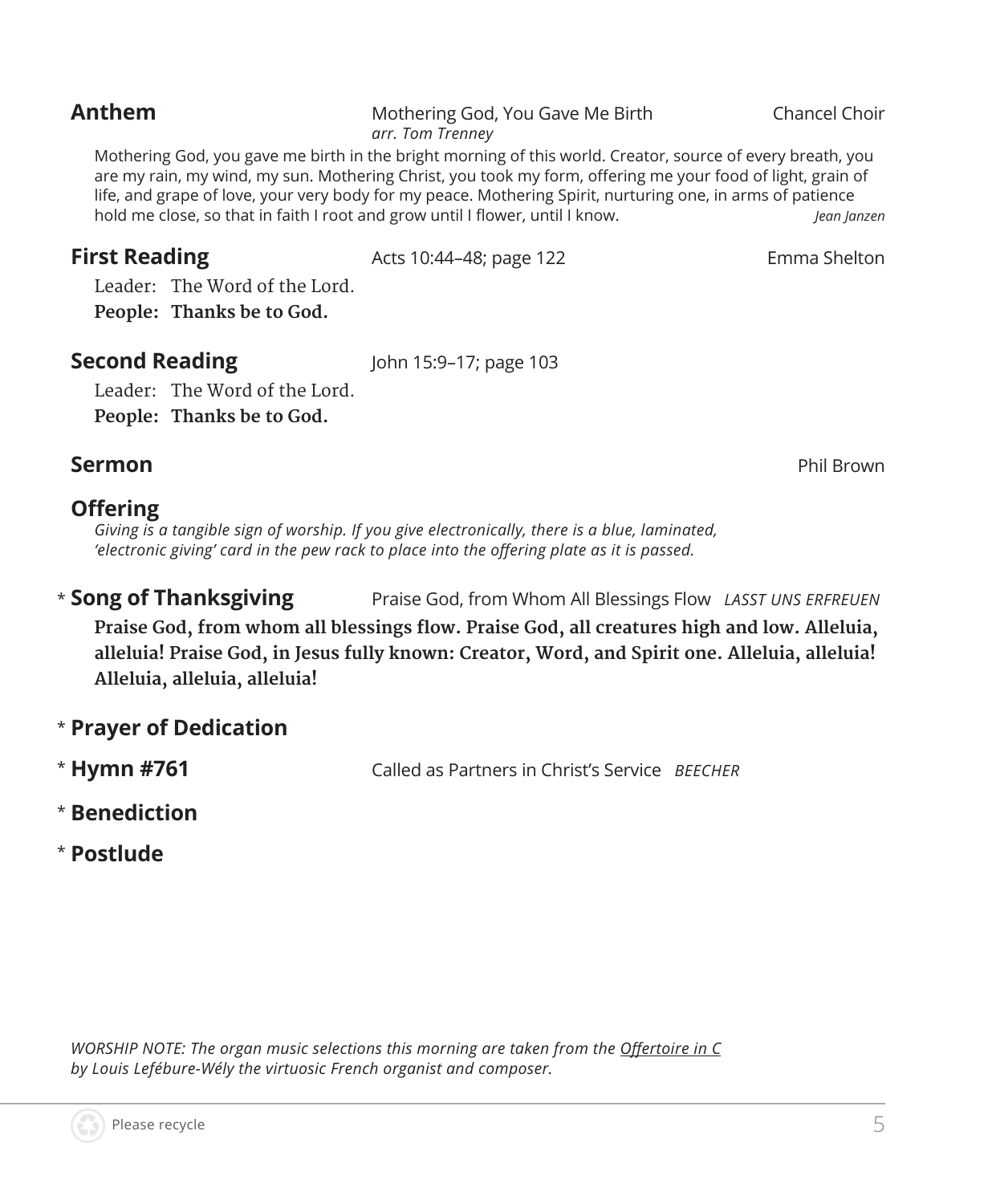**SPECIAL MOTHER'S DAY OFFERING TODAY** Siant Luke's joins with more than 200 Presbyterian churches in Georgia in support of the *Caring Hands Fund* for Presbyterian Homes of Georgia. For 65 years, our gifts have helped provide exceptional care and services for more than 400 elderly residents who have outlived their financial resources (primarily widows). Last year, the Caring Hands Fund provided more than \$3.5 million in benevolent care. Again this year, the congregation's individual contributions will be matched by an anonymous Saint Luke's member, then matched again by a state-wide donor. Thank you for supporting this Mother's Day tradition.

# *<u>بالہ</u>*<br>م

Phil Brown: philbrown@slpres.org / 770.393.1424 ext. 238

|                                 | for Middle School updates:<br>for High School updates:                                      | youth, text @6th-8thSL<br>youth, text @9th-12thSL                                                             | Stay current with Saint Luke's Youth Ministry by signing up for text message updates. Dial 81010 and text:<br>parents, text @MSparentSL<br>parents, text @HSparentSL |  |  |
|---------------------------------|---------------------------------------------------------------------------------------------|---------------------------------------------------------------------------------------------------------------|----------------------------------------------------------------------------------------------------------------------------------------------------------------------|--|--|
| <b>SUNDAY</b><br>May 10         |                                                                                             | <b>No Youth Group</b> (Celebrate your mom)                                                                    |                                                                                                                                                                      |  |  |
| <b>TUESDAY</b><br><b>May 12</b> | <b>6:45 a.m. H.S. Breakfast</b> Meet at lett Ferry Chick-fil-A for breakfast before school. |                                                                                                               |                                                                                                                                                                      |  |  |
| <b>SUNDAY</b><br>May 17         | 4:00 p.m. Montreat                                                                          | <b>Mandatory Summer Trip Meetings:</b><br>1:30 p.m. Mountain TOP and Honduras<br>3:00 p.m. Massanetta Springs |                                                                                                                                                                      |  |  |

#### **Children's Ministries** (SPLASH!)

Catherine Anne Thomas: cathomas@slpres.org / 770.393.1424 ext. 228

**VACATION BIBLE SCHOOL Everest: Conquering Challenges with God's Mighty Power,** at Saint Luke's June 8-11. For info and registration: http://www.slpres.org/vbs-2015-everest/. To volunteer, visit the 'Mountain' in the lobby or contact Catherine Anne Thomas (info above).

#### **The last day of Sunday School is May 31st.**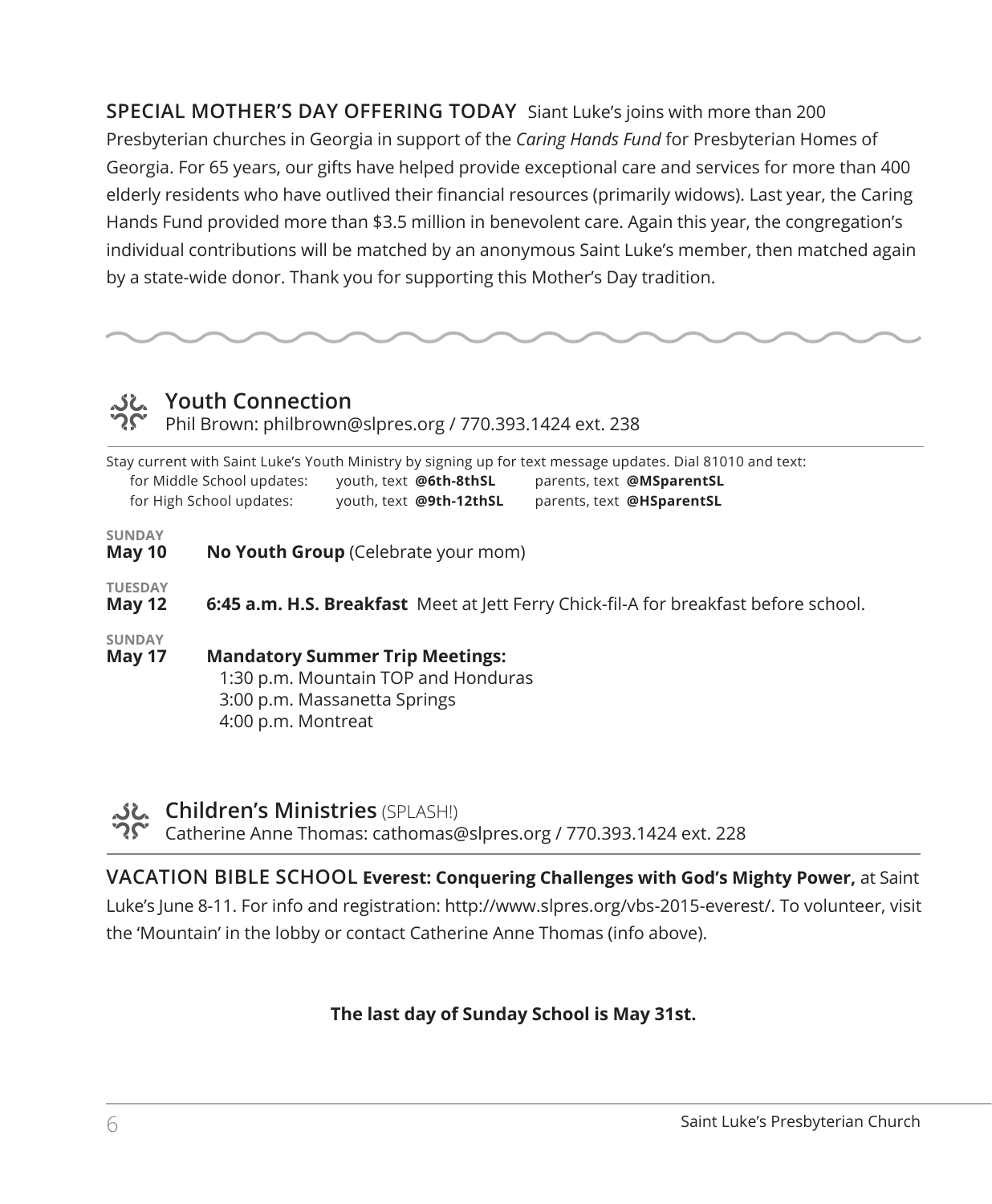

### **Music Ministry**

Clair Maxwell: clairmaxwell@slpres.org / 770.393.1424 ext. 227

**SUMMER MUSIC SUNDAYS** It's time to schedule music for our summer worship services. If you play an instrument, take lessons, or can't sing with the choirs during the year, this is your chance to share your gifts with the congregation. Music is needed at the 8:30 and 11 a.m. services; all singers and instrumentalists (as soloists or in ensembles) are welcome and appreciated! June 7 – Aug. 16. Contact Clair Maxwell if you would like to participate.

## **Adult Ministry**

Shannon Dill: shannondill@slpres.org / 770.393.1424 ext. 229

**ADULT SUNDAY SCHOOL** Classes meet between the worship services from 9:30-10:30 a.m. Descriptions of current groups are available on our website or http://bit.ly/AdultSundaySchool

**FRIDAY MORNING MEN'S BIBLE STUDY** Fellowship and Bible study every Fri. from 6:40-8:00 a.m. in the Parlor with Dan Joyce.

**DISCIPLE IV CLASS** Tuesdays, 7-9:00 p.m. in the Session room.

**INTRO TO ADULT SUNDAY SCHOOL CLASS** begins Sunday, May 17! If you have joined Saint Luke's in the last year, are thinking about joining Saint Luke's, are not yet active in Adult Sunday School, or would just like to examine the basics of our faith, join us on Sunday mornings from 9:30 - 10:30 a.m. beginning May 17 in room 230. We will gather for 8 weeks and study *Making Sense of the Christian Faith,* through engaging conversation and exploration of the basic doctrines of the Christian faith. Please contact Shannon Dill (shannondill@slpres.org) with questions. Feel free to invite a friend - see you on May 17!

## **MAKE A PRAYER FLAG FOR OUR EVEREST EXPEDITION AND NEPAL!**

In light of the Himalayan earthquake, we invite everyone to stop by the Everest "base camp" in the lobby and help create two Tibetan prayer flags. Prayers blowing in the wind are thought to spread good will and compassion; please add prayers for:

- the people affected the the 4/25 earthquake, and
- the children of our Vacation Bible School, June 8-11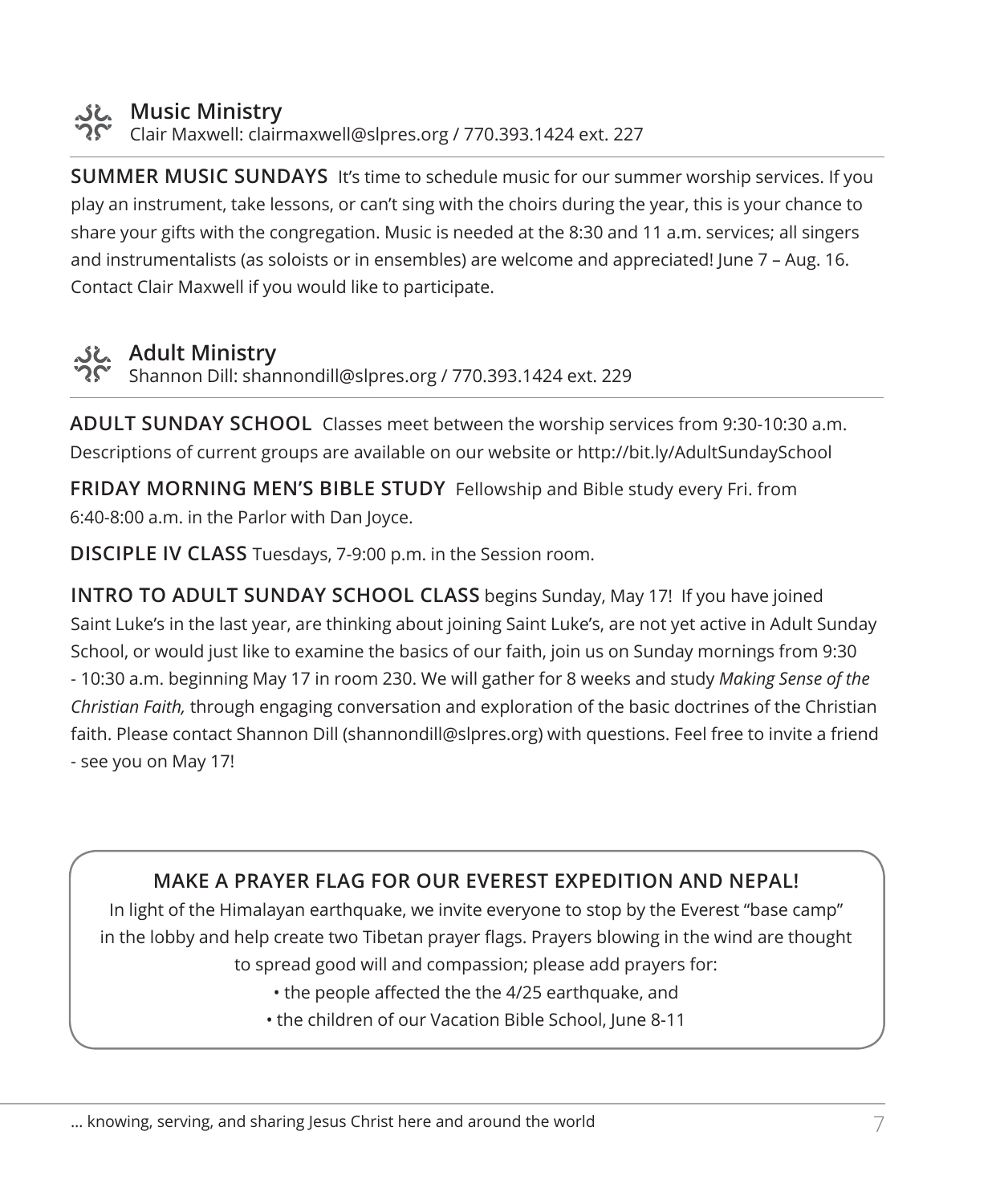**MEAL MINISTRY** provides meals for members recovering from a surgery or illness, suffering the loss of a loved one, or celebrating a birth or adoption. If you are interested in delivering a meal or would like more info, please contact Krissy Williams: kcwills7104@yahoo.com.

**HELPING HANDS** This ministry matches short term needs (like setting up a computer, driving a member to an appointment, changing light bulbs) with available resources (your time and talents). If you can help, contact Rebecca Strickland: rebstrick@gmail.com, 404.664.5392. If you need a Helping Hand, contact your Deacon.

**PRAYER MINISTRY** The prayer team offers intercessory prayers to God on Sundays at 10:35 a.m. in Room 137. Please join us. Contact Paula Barbin: barbin@fulton.k12.ga.us.

**VISITING CARE TEAM** connects with members who are not able to come to church, but benefit from the closeness of personal contact with their church family. Contact Maria Barnhart: mariabarnhart@comcast.net.

**DISASTER IN NEPAL** Presbyterian Disaster Assistance (PDA) is providing emergency relief for those in the aftermath of the massive earthquake in Nepal in partnership with ACT Alliance and its members, who are already on the ground. Immediate response will help provide needed food, water, supplies and medicine to the impacted towns and villages. As long term recovery plans are developed, PDA will accompany and further support our partners in the area.

Financial support for relief efforts can be designated to DR999999 with reference to Nepal. Gifts can be made online (pcusa.org), by phone (800.872.3283), or mailed to Presbyterian Church (U.S.A.), P.O. Box 643700, Pittsburg, PA 15264-3700.

## **Chick-fil-A and Saint Luke's invite you to "Everest" Earthquake Relief Night Thursday, May 14th, 5 - 8 p.m.**

Meet your family, friends and neighbors for dinner at **Perimeter Pointe Chick-fil-A** *(1145 Mt. Vernon; by Steinmart and Babies R Us)* **20% OF YOUR PURCHASE** will go to the Presbyterian Disaster Assistance for the Nepal Earthquake. **FREE** ICE DREAM with sprinkles for all who participate!

~ Eat-in or Drive-Thru, just tell them your're supporting the 'Saint Luke's VBS Mission' ~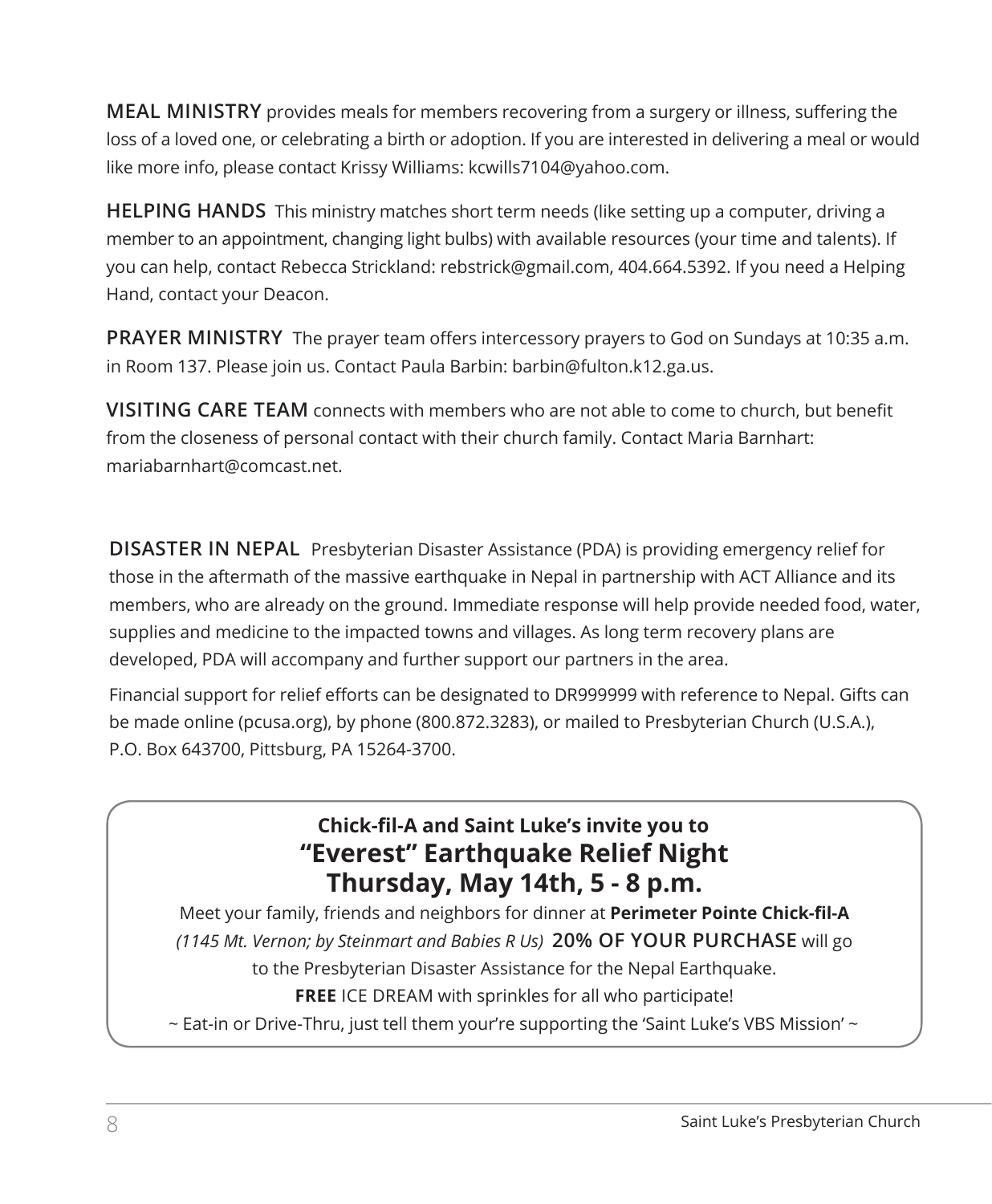## **OWLS ANNUAL BARBECUE IS TUES.,**

**MAY 19, 11:30 A.M.** You are invited by to the OWLS (Older, Wiser, Loving Seniors) BARBECUE at Holcomb Bridge Park on Holcomb Bridge Road. **You MUST make a reservation.**  Your reservation will be secured when you send a check of \$6.00 per person made out to Saint Luke's, with "OWLS" written on the memo line. Mail your check to the church to Bonnie Farrar's attention no later than Friday, May 15th. Expect lots of barbecue and goodies along with entertainment and great fellowship. Wear picnic attire and your favorite hat, and bring your lawn chair to sit by the river and relax. See you there!

## **TO OUR THORNWELL MISSIONARIES:**

We're so glad that you have signed up for the July trip to Thornwell in Clinton, SC. The cost per adult, based on double occupancy, is \$150.00 (\$50 registration plus \$100 for the hotel room). A single room is \$240 (\$50 registration plus \$190 for the room). Please make checks payable to Saint Luke's and mark them for THORNWELL. Checks should be brought to the church office and put in the Tartan Trot mailbox in an envelope marked "Thornwell". The deadline for payment is June 30th. Call (770.396.5156) or email (sshelton@cwtvacations.com) Sally Shelton for additional information.

## **FITNESS OPPORTUNITIES**

- > **CHRISTIAN DANCE PARTY** / exercise class Thurs., 7-8:00 p.m.; \$6 per class. Ciara Simone: CiaraSimone@yahoo.com / 404.454.7869.
- > **TAI CHI** Tues. & Thurs., 12:30-1:30 p.m.; \$10 per class. Sam Evans: educcons@aol.com / 678.650.2399.

**FAITH & FILM** meets the 3rd Friday of each month in room 207. It's an informal opportunity to watch great movies and explore your faith through the lens of today's film culture; bring a friend! Potluck dinner at 7 p.m.; the movie starts at 7:45 p.m. Please RSVP to Cindy or Josh Nunez at breakingbread14@gmail.com or 678.230.1236.

**MAY 15 Singin' in the Rain** *Gene Kelly, Debbie Reynolds and Donald O'Connor combine their talents in one of the greatest big-screen musicals ever made, a two-time Oscar nominee that includes the songs "Good Morning," "Make 'Em Laugh" and the iconic title tune. When Hollywood attempts the transition from silent films to talkies, a matinee idol (Kelly) hopes to make the cut. But he's hampered by a silent-movie queen (Jean Hagen) with a voice like fingernails on a blackboard. (1952) G*

The May 17th **MARRIAGE ENRICHMENT** meeting (M.E.G.) has been canceled because of scheduling conflicts. The group looks forward to a Summer Social in August – more details to come.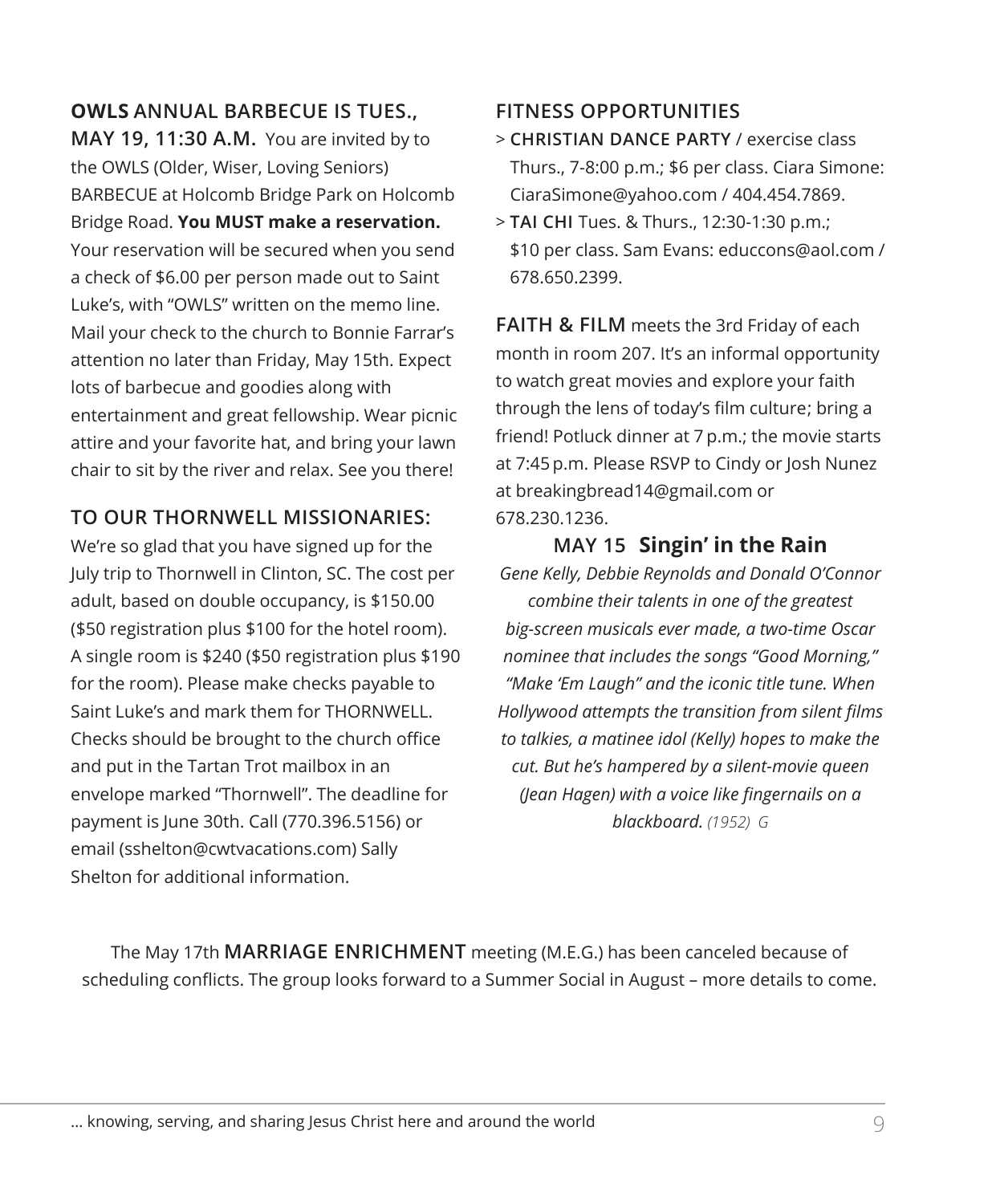## **SUMMER IS JUST AROUND THE CORNER... IT'S TIME TO SIGN UP FOR CAMP!**

Here's what's happening at Saint Luke's this Summer:

#### **Saint Luke's Little Saints Preschool & Kindergarten**

**AGE:** 2 and up **TIME:** 9 a.m. - 1 p.m. **COST:** \$160 **CONTACT:** slpres.org/ *(go to "Our School" and click on "Upcoming Events")*

#### **May 26-29**

#### **Treasure Hunter's Camp**

*Use secret maps, unearth mysterious treasures and make a treasure box to stow it all away!*

#### **June 1-4**

#### **Beachcomber Camp**

*Explore the beach to discover shells and sand crabs; dive into the ocean to find sneaky sharks and mythical mermaids! Lots of hands-on fun.*

#### **June 8-11**

Saint Luke's Vacation Bible School: **Everest AGE:** 3 *(by 9/1/2014)* through rising 6th graders **TIME:** 9:15 a.m. - 12:30 p.m.

**CONTACT:** slpres.org/vbs-2015-everest/ *Rising 5th & 6th grade classes are now full; if you wish to add your child to the wait list, please contact Liz Catlett (lizcatlett@slpres.org).*

**July 20-24 Expressions in Motion** Dance Camp & Art Camp **AGE:** 4-14

**CONTACT:** eimdance.com

## **July 27-August 1**

**Act Up! Camp** The Little Mermaid

**AGE:** Rising 1st graders through age 18 **TIME:** 9 a.m. - 2:30 p.m. **COST:** \$165 **CONTACT:** slpres.org/2015-act-up/

#### **June 15-19 | July 13-17 | July 20-24 Club Scientific** Science & Technology Camp

**AGE:** 4-15 **TIME:** 9 a.m. - 4 p.m. **CONTACT:** clubscientific.com/camp-locations *(click on "Saint Luke's")*

**SERVE THE HOMELESS** in our community by preparing and serving a meal. Sign up your family, club, or small group on the lobby bulletin board or call Al Bridges at 770.394.6581.

**JOURNEY NIGHT SHELTER:** Provide dinner for approx. 26 homeless men; 4th Sun. each month. **\*\*\* Volunteers needed for July 26 \*\*\***

**INTERFAITH OUTREACH HOME (IOH):** provide and deliver meals; 3rd Thurs. each month. **\*\*\* Volunteers needed for May 21 \*\*\***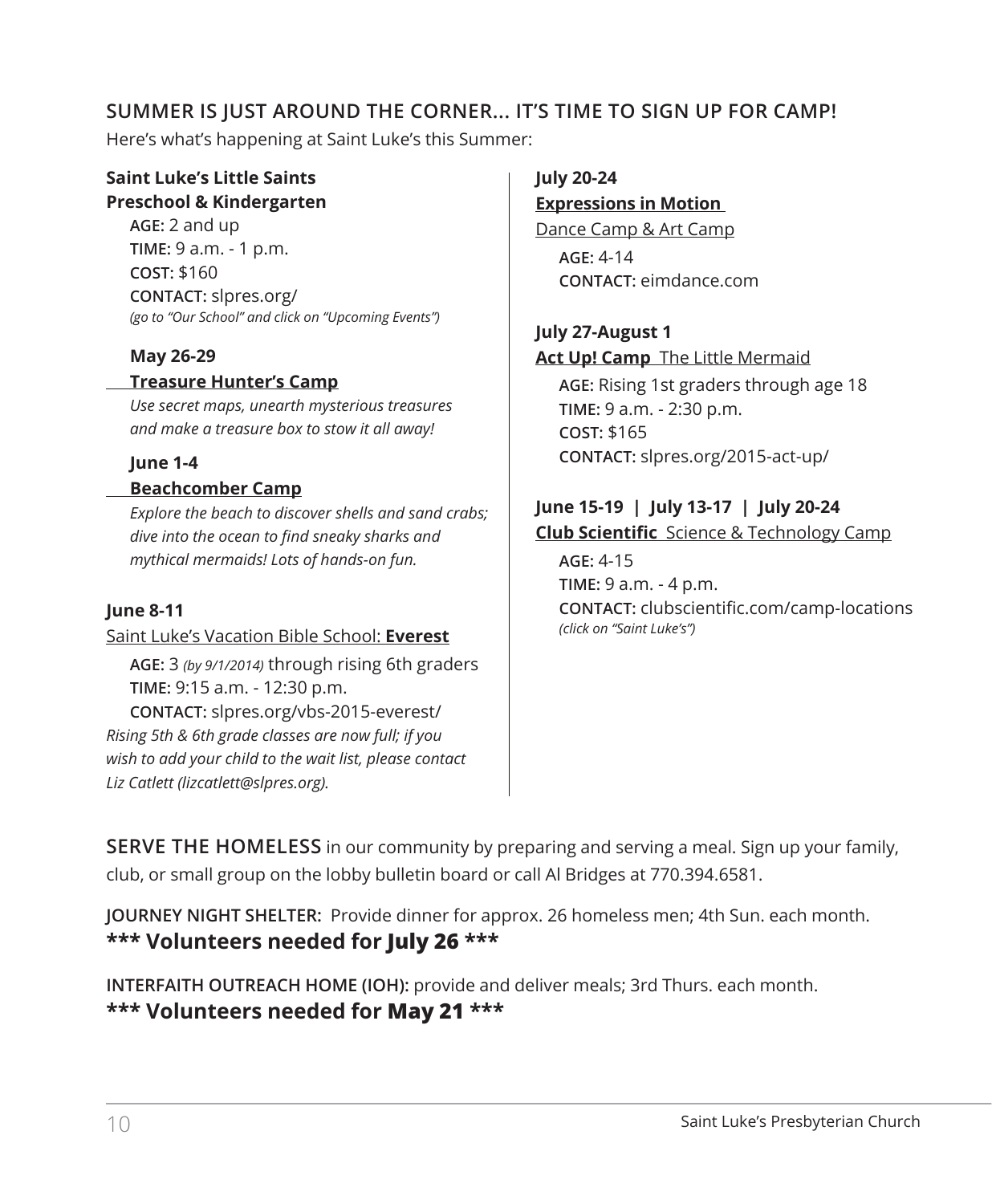

# **Serve at Saint Luke's**

Put your faith into action by serving your church family.

**ACOLYTES. Cailin Thelen**

770.330.9622 / cailinthelen@gmail.com *2nd-8th Graders; training required.* **SIGN UP: http://acolytes.slpres.org**

**CHANCEL GUILD . . . . . . . . . . . Tricia Igleheart** 770.395.0412 / triciaigleheart@gmail.com

**CHAPEL GUILD**. . **Bill Barbin** wjbpsu70@comcast.net

**CONTINENTAL BREAKFAST...... Meg Wallace** 404.293.1328 / megwallace24@gmail.com *Bring breakfast on Sunday morning.* **SIGN UP: http://breakfast.slpres.org**

**FAITHFUL FRIENDS**. . **Catherine Anne Thomas** 770.393.1424 x228 **/** cathomas@slpres.org *Lead our K-2nd Graders during the 11:00 service after "Tell Us Our Story." Materials & lessons provided.* **SIGN UP: http://faithfulfriends.slpres.org**

**FLOWERS**. **Celeste Fischer**: 404.434.8099 . . **Faye Cashwell**: 770.409.1960 *Flowers for the Sanctuary can be given in honor/ memory of someone or a special event.* **SIGN UP: Lobby Bulletin Board; \$80**

**GREETERS . . . . . . . . . . . . . . . . . . . . Meg Wallace** 404.293.1328 / megwallace24@gmail.com **SIGN UP: http://greeter.slpres.org**

LAY READERS . . . . . . . . . . . . . . . . . Wayne Radloff 404.668.7647 / wayneradloff@gmail.com

**PEW RACK COMMITTEE**. **Jean Kammerer** 770.522.9612 / kammererj@bellsouth.net

**SOUND & VIDEO . . . . . . . . . . . . . . . Roby Price** 770.393.1424 x244 / RobyPrice@slpres.org *Training required.* **SIGN UP: http://soundcrew.slpres.org**

**USHERS**. **Paula Humer** pvhumer@gmail.com